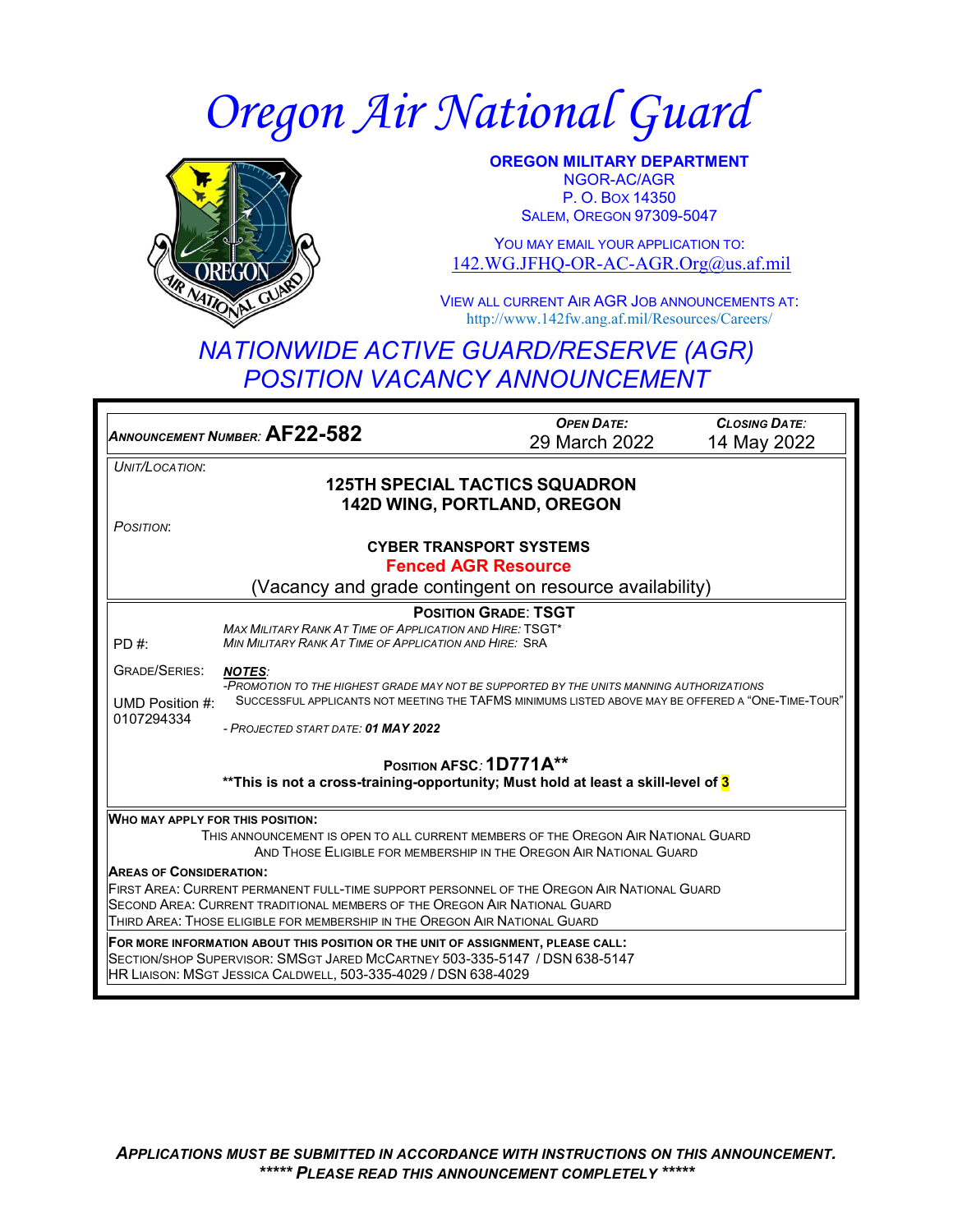#### **DESCRIPTION OF DUTIES**

2. Duties and Responsibilities:

2.1. Provides voice, data and video services. Installs, upgrades, replaces, configures and maintains systems/circuits/IPbased intrusion detection/long haul communications systems that access military, federal and commercial networks. Manages infrastructure devices and systems using the latest approved software tools.

2.2. Deploys and operates expeditionary communications systems. Uses agile logistics support channels to sustain continuous network operations. Removes, repairs and replaces assemblies and subassemblies to optimally sustain voice, data and video networks.

2.3. Establishes restoral and job priorities, maintains, tests, troubleshoots, and repairs voice and network systems equipment and circuits utilizing tools and test equipment. Isolates malfunctions using diagnostic software, technical data, block diagrams, voltage and waveform measurements, and other tests requiring specialized test equipment.

2.4. Monitors performance of systems and circuits. Coordinates with coalition forces, DoD agencies and other service providers to analyze and isolate performance faults and implement corrective actions. Checks equipment for serviceability and performs preventive maintenance. Isolates faults by coordinating with commercial service providers and depots to test system components and assemblies.

2.5. Maintains and administers voice, network and circuit databases, records and forms. Interprets sketches and layout drawings for placement of distribution systems. Coordinates request for service orders. Reviews, recommends, and implements changes to communications-computer systems installations records (CSIR), technical data, engineering drawings, and equipment wiring diagrams. Updates and verifies entries on system, facility, maintenance, and inspection records. Initiates, tracks, and maintains shipping, receiving, supply, and equipment documents.

2.6. Conducts periodic inspections of systems installations and repair activities. Interprets inspection reports and implements corrective actions, documents inspection and maintenance actions.

2.7. Reviews and maintains operational measurement reports and analyzes network utilization. Ensures equipment and components meet installation practice technical order and accepted commercial installation specifications.

2.8. Applies communications security programs to include physical, cryptographic, transmission, and emission security. Develops and ensures compliance with safety standards and instructions.

2.9. Performs, coordinates, integrates and supervises network design, configuration, operation, defense, restoration, and improvements on radio frequency wireless, line-of-sight, beyond line-of-sight, wideband, and ground-based satellite and encryption transmission devices in a fixed and deployed environment. Analyzes capabilities and performance, identifies problems, and takes corrective action. Deploys, sustains, troubleshoots and repairs standard radio frequency missionspecific systems and devices. Establishes and maintains circuits, configures and manages system and network connectivity.

2.10. As part of the Cyberspace Support career field family, performs IT project management duties to include; manage, supervise, and perform planning and implementation activities. Manages implementation and project installation and ensures architecture, configuration, and integration conformity. Serves as advisor at meetings for facility design, military construction programs and minor construction planning. Performs mission review with customers. Controls, manages, and monitors project milestones and funding from inception to completion. Determines adequacy and correctness of project packages and amendments. Monitors project status and completion actions. Manages and maintains system installation records, files, and indexes. Evaluates contracts, wartime, support, contingency and exercise plans to determine impact on equipment, and systems.

2.11. As part of the Cyberspace Support career field family, conducts defensive cyber operations (DCO) and associated support activities to defend DoD and other friendly cyberspace. DCO includes passive and active cyberspace defense operations to preserve the ability to utilize friendly cyberspace capabilities and protect data, networks, net-centric capabilities and other designated systems as well as passive defense measures intended to maintain and operate the DODIN and other networks such as configuration control, patching and firewall operations. Support activities includes but not limited to functional mission analysis, mission mapping, tool development, stan-eval, mission planning and data analysis.

x. Other duties as assigned.

x. CompTIA Security + required, Network + certification is desirable.

Special Tactics experience desirable but not required.

*APPLICATIONS MUST BE SUBMITTED IN ACCORDANCE WITH INSTRUCTIONS ON THIS ANNOUNCEMENT. \*\*\*\*\* PLEASE READ THIS ANNOUNCEMENT COMPLETELY \*\*\*\*\**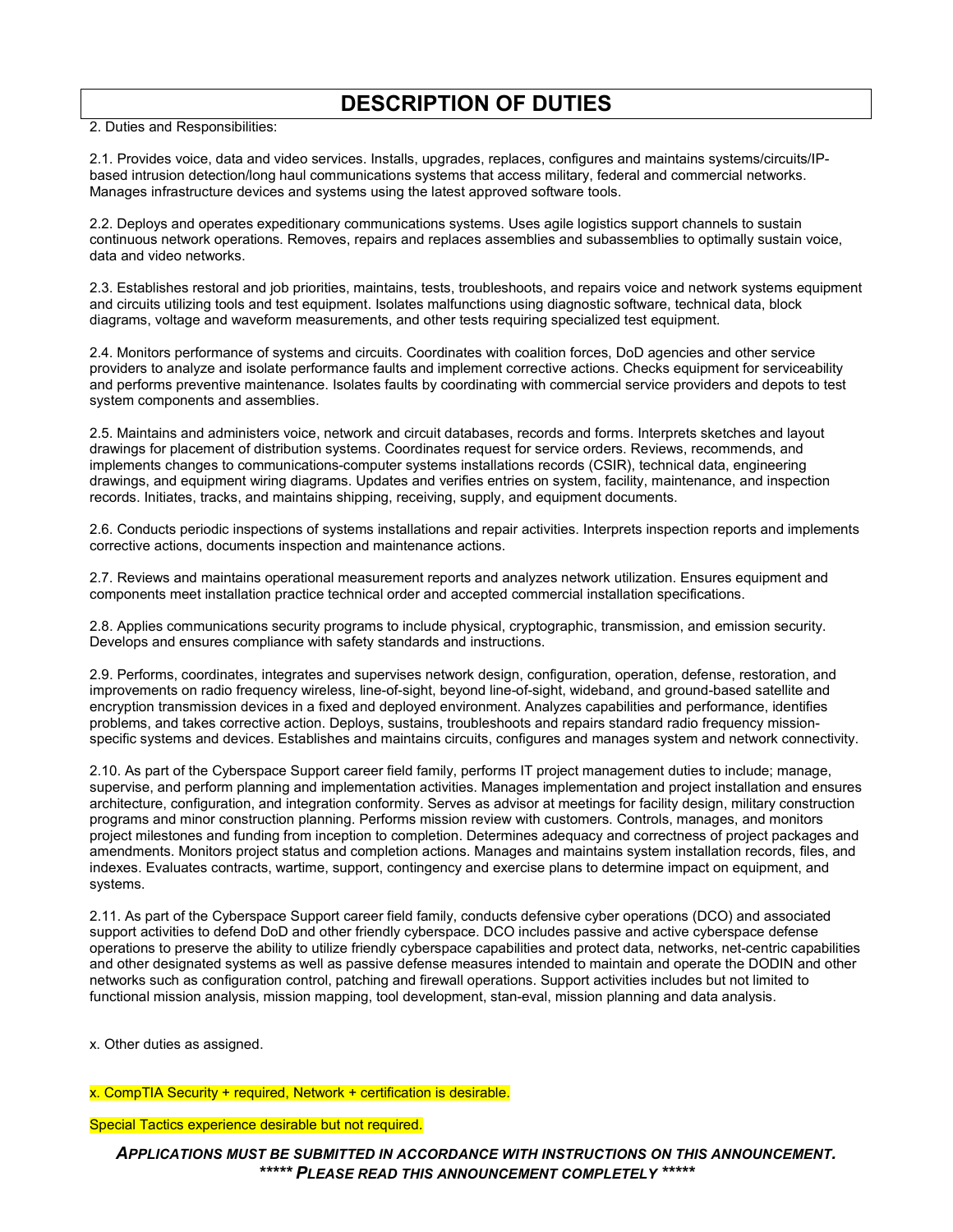## **ELIGIBILITY REQUIREMENTS FOR ENTRY INTO THE AGR PROGRAM**

- Member must meet all eligibility criteria in ANGI 36-101, The Active Guard/Reserve Program.
- $\triangleright$  Must be a member or eligible to become a member of the Oregon Air National Guard.
- $\triangleright$  Member will be required to hold a compatible military assignment in the unit they are hired to support.
- $\triangleright$  Member's military grade will not exceed the maximum military duty grade authorized on the Unit Manning Document (UMD) for the position.
- $\triangleright$  Member must meet the physical qualifications outlined in AFI 48-123, Medical Examination and Standards, Attachment 2 before being placed on an AGR tour.
- $\triangleright$  Member must have retainability to complete the tour of military duty.
- Member must not be eligible for, or receiving a federal retirement annuity.
- Member must comply with standards outlined in AFI 36-2905, Fitness Program to be eligible for entry into the AGR program.
- $\triangleright$  Member must hold required AFSC or be eligible for retraining (if applicable) and meet all eligibility criteria in AFECD/AFOCD

#### **ADDITIONAL INFORMATION**

- $\triangleright$  AGR members will participate with their unit of assignment during Regular Scheduled Drill (RSD).
- $\triangleright$  AGR tour lengths in the State of Oregon are governed by Director of Staff Air<br> $\triangleright$  Initial AGR tours in Oregon will not exceed 3 years: follow-on tours will be from
- Initial AGR tours in Oregon will not exceed 3 years; follow-on tours will be from 1 to 6 years, per ANGI 36-101 and ORANG force management policy
- Selectee will be required to participate in the Direct Deposit Electronics Funds Transfer program.
- A law enforcement background check may be required prior to appointment to this position; by submitting a resume or application for this position, you authorize this agency to accomplish this background check.

### **APPLICATION INSTRUCTIONS**

#### *APPLICATIONS MUST BE SUBMITTED FOLLOWING THE INSTRUCTIONS ON THIS ANNOUNCEMENT. \* \* \* \* \* \* \* \* \* \* \* \* \* INCOMPLETE APPLICATIONS WILL NOT BE PROCESSED \* \* \* \* \* \* \* \* \* \* \* \* \**

#### **WRITTEN EXPLANATION IS REQUIRED FOR ANY MISSING DOCUMENTS**



Applicant must type or print in legible dark ink, **SIGN AND DATE** the application, or **DIGITALLY SIGN**

*APPLICATIONS MUST BE SUBMITTED IN ACCORDANCE WITH INSTRUCTIONS ON THIS ANNOUNCEMENT. \*\*\*\*\* PLEASE READ THIS ANNOUNCEMENT COMPLETELY \*\*\*\*\**